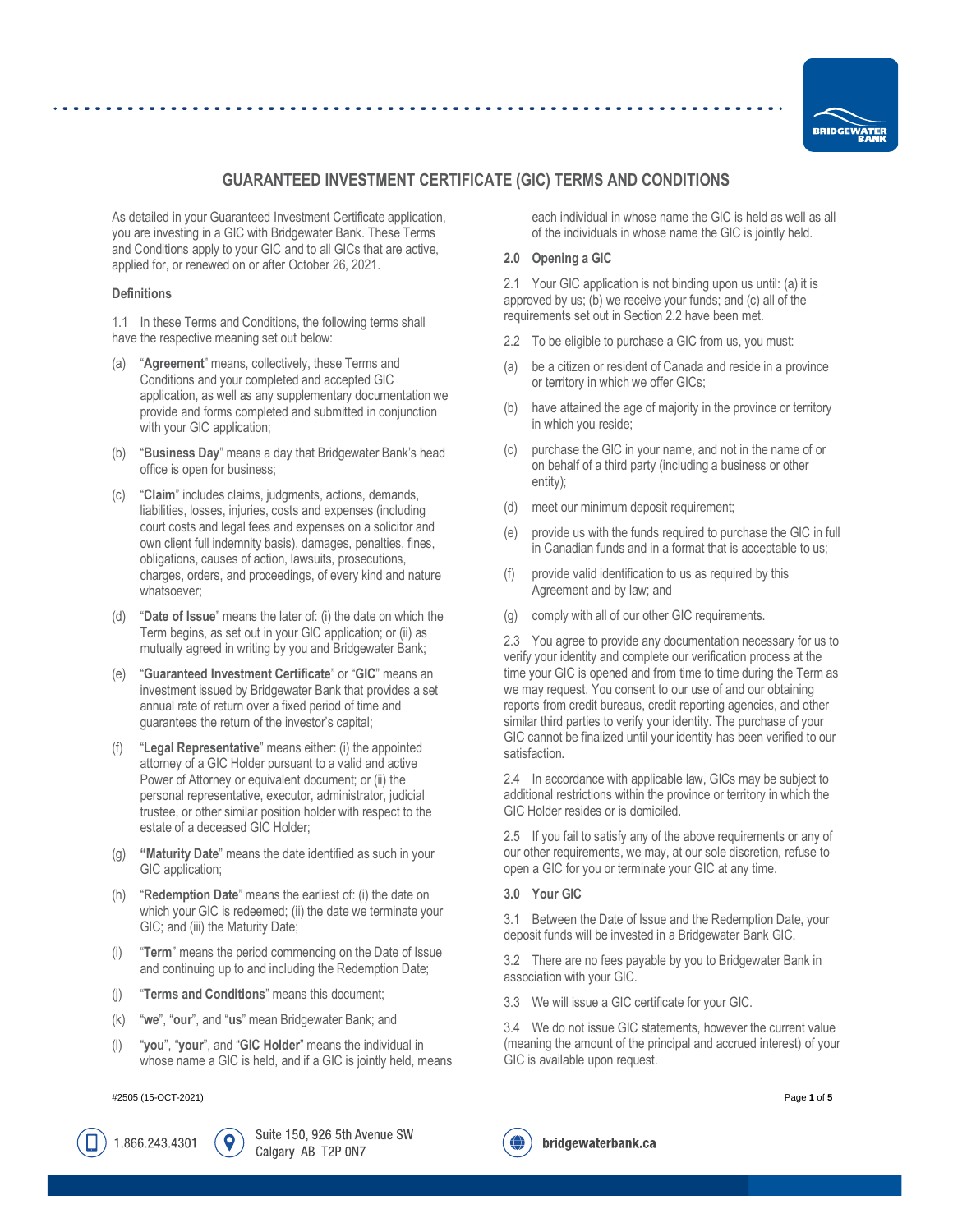

3.5 Your GIC is not assignable or transferable.

3.6 Your GIC is not a registered or registerable product for income tax or other purposes.

3.7 If you choose a non-redeemable GIC on your application, you may not redeem your GIC prior to its Maturity Date. If you choose a cashable GIC on your application, you may not redeem your GIC within the first 30 days from the Date of Issue. If the cashable GIC is redeemed by you after 30 days from the Date of Issue, interest will be accumulated and payable to you up to the Redemption Date. Partial redemptions are not allowed.

3.8 Your GIC is for personal use only. If we suspect that your GIC is being used or is intended to be used for business or other non-personal purposes, we may, at our sole discretion, restrict transactions on, freeze, and/or terminate your GIC.

<span id="page-1-3"></span>3.9 Your GIC will mature on the last day of the Term. Upon maturity:

- (a) the principal amount will be paid by cheque or electronic funds transfer ("**EFT**") sent to the deposit broker we have on file for you; and
- (b) any unpaid applicable interest will be paid by cheque or EFT sent to you, provided however for jointly held GICs, any unpaid applicable interest will be paid to the primary GIC Holder, as identified in your GIC application.

We will not be responsible for any Claim you suffer as a result of any cheque or EFT that we send being delayed, being lost in the mail (as applicable), or being lost by you or the deposit broker that we have on file for you.

3.10 Your GIC will not automatically renew.

## <span id="page-1-4"></span>**4.0 Interest**

4.1 Except as otherwise set out herein, interest will be payable to you at the rate and as set out in your GIC application.

4.2 If the Term is less than one (1) year, annual interest will be calculated daily during the Term on the principal amount based on the number of days in the Term and paid on the Redemption Date.

4.3 If the Term is one (1) year or longer, annual interest will be calculated daily during the Term on the principal amount based on the number of days in the applicable calendar year and, depending upon the interest payment option selected in your GIC application, either be: (a) paid monthly; (b) paid annually; or (c) compounded annually and paid on the Redemption Date.

4.4 Depending on the interest payment option selected, simple interest will be calculated on the principal amount of your GIC only.

4.5 Depending on the interest payment option selected, compound interest will be calculated on the principal amount of your GIC and any previously accrued but unpaid interest.

#2505 (15-OCT-2021) Page **2** of **5**

1.866.243.4301

Suite 150, 926 5th Avenue SW Calgary AB T2P 0N7

4.6 If the day on which an interest payment is due falls on a day other than a Business Day, interest will be paid on the next Business Day.

4.7 Your GIC will not accrue interest after the Redemption Date, including if your GIC is redeemed prior to the Maturity Date due to the death of a GIC Holder or otherwise.

4.8 No interest will be due or payable to you if we allow your GIC to be redeemed prior to the Maturity Date for any reason other than death of a GIC Holder.

## <span id="page-1-5"></span>**5.0 Currency**

5.1 All amounts will be deposited, calculated, and paid in Canadian currency.

#### <span id="page-1-6"></span>**6.0 Joint Ownership**

6.1 When a GIC is jointly held by two or more individuals, each GIC Holder:

- (a) must meet the requirements set out at Sectio[n 2.2;](#page-0-0)
- (b) may provide instructions to us regarding the joint GIC;
- (c) may access information regarding the joint GIC;
- (d) is responsible both jointly and severally for all transactions and obligations relating to the joint GIC; and
- (e) is bound by the Agreement.

6.2 We may act on instructions given to us by any joint GIC Holder and disclose GIC information to any joint GIC Holder, without confirming the consent or receiving authorization from any other joint GIC Holder.

6.3 Unless we agree otherwise in writing, each document, notice, and communication relating to a joint GIC will be sent either to the primary GIC Holder, as identified in your GIC application, or to the deposit broker that we have on file for you.

<span id="page-1-2"></span>6.4 Subject to Sectio[n 6.5,](#page-1-0) each joint GIC is held by the joint GIC Holders as joint tenants with rights of survivorship. This means that if one (1) of the joint GIC Holders dies during the Term, the surviving joint GIC Holders will become the sole owners of the joint GIC and no ownership in the GIC will transfer to the estate of the deceased GIC Holder.

<span id="page-1-0"></span>6.5 If one (1) or more of the joint GIC Holders resides in or is domiciled in Quebec, the joint GIC will be held by the joint GIC Holders as undivided co-owners. This means that if one (1) of the joint GIC Holders dies during the Term, the surviving joint GIC Holders will not automatically become the sole owners of the joint GIC. The asset will have to be settled in accordance with the deceased's GIC Holder's estate.

## <span id="page-1-1"></span>**7.0 Set-Off**

⊕

7.1 We may, at our sole discretion and without prior notice, apply any or all of the funds in your GIC (including the principal balance of a GIC that has not yet matured and any earned interest) against any outstanding debt or other obligation that you

bridgewaterbank.ca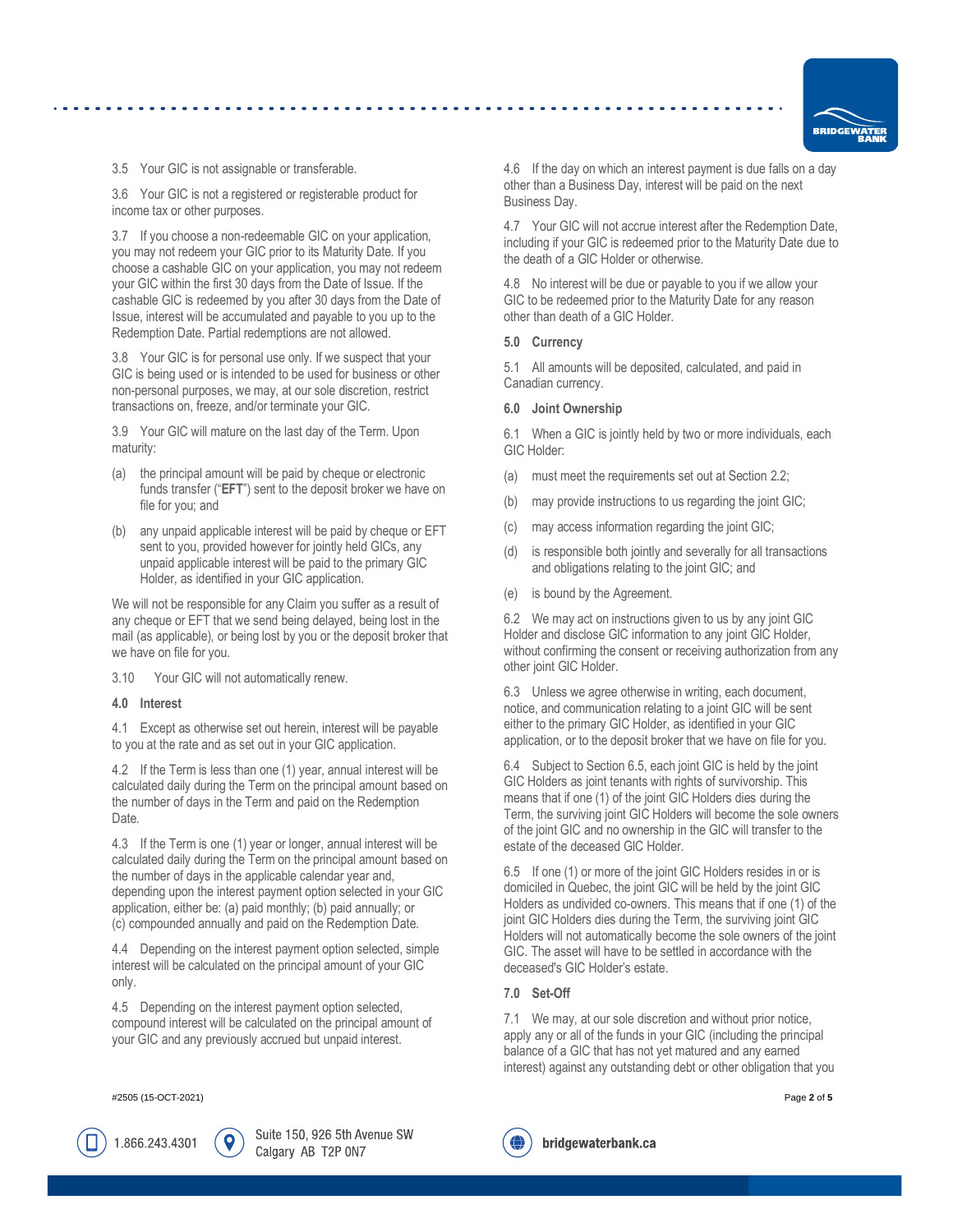

(or with respect to a joint GIC, any one (1) or more of the joint GIC Holders) owe us.

7.2 If we choose to exercise a right of set-off, we shall also have the right to terminate your GIC. If your GIC is terminated pursuant to this Sectio[n 7.0:](#page-1-1)

- (a) the principal amount of your GIC, less any outstanding debts or other obligations owed to us, will be paid by cheque or EFT sent to the deposit broker we have on file for you; and
- (b) any unpaid applicable interest, less any outstanding debts or other obligations owed to us, will be paid by cheque or EFT sent to you, provided however for jointly held GICs, any unpaid applicable interest will be paid to the primary GIC Holder, as identified in your GIC application.

## <span id="page-2-0"></span>**8.0 Unlawful or Inappropriate Activity**

8.1 We may restrict transactions on, freeze, and/or terminate your GIC without notice if required by law or if, at any time, we have reasonable grounds to believe: (a) that your GIC is being used for any unlawful or improper purpose; (b) your GIC is the subject of fraud; or (c) you are in breach of the Agreement.

8.2 You agree to cooperate fully with us in any investigation arising from or relating to your GIC, including any law enforcement investigation.

8.3 We reserve the right to comply with any third party demands which have been issued under federal or provincial legislation, or any court order we receive in relation to your GIC. You agree that we will not be liable to you in any way for complying with any such third-party demand or court order issued in relation to your GIC.

#### <span id="page-2-1"></span>**9.0 Incapacity or Death of a GIC Holder**

- 9.1 The Legal Representative of a GIC Holder:
- must demonstrate to our satisfaction that they have appropriate legal authority to act on behalf of a GIC Holder; and
- (b) upon demonstrating to our satisfaction that they have the appropriate legal authority to act on behalf of the GIC Holder, will have the same rights, responsibilities, and obligations with respect to the GIC and this Agreement as the GIC Holder held prior to their incapacity or death, as applicable.

9.2 Upon receiving notice of the death or incapacity of a GIC Holder, we may, at our sole discretion, restrict transactions on, freeze, and/or terminate the GIC Holder's GIC as we deem prudent or advisable.

9.3 If a sole GIC Holder dies during the Term, the GIC (principal plus applicable unpaid accrued interest earned up to the Redemption Date) will be paid out to the estate of the deceased GIC Holder.

9.4 In accordance with Sectio[n 6.4,](#page-1-2) upon receiving notice of the death of a joint GIC Holder and the required supporting documentation to confirm the same, we will, at the request of the

#2505 (15-OCT-2021) Page **3** of **5**

1.866.243.4301

Suite 150, 926 5th Avenue SW Calgary AB T2P 0N7

surviving joint GIC Holders, either: (a) allow the GIC to continue until the Maturity Date and update our records to show only the surviving joint GIC Holders as the joint GIC Holders; or (b) terminate the GIC. On the Redemption Date, we will pay out any balance in the joint GIC (principal plus unpaid applicable interest) to the surviving GIC Holders as detailed at Sectio[n 3.9.](#page-1-3)

9.5 In accordance with Sectio[n 6.5,](#page-1-0) upon receiving notice of the death of a joint GIC Holder whose domicile was Quebec at the time of their death, the GIC (principal plus applicable unpaid accrued interest earned up to the Redemption Date) will be paid out to the estate of the deceased GIC Holder and the surviving GIC Holders as detailed at Section [3.9.](#page-1-3)

## <span id="page-2-2"></span>**10.0 Termination**

10.1 We may, at our sole discretion, terminate your GIC at any time. If your GIC is terminated, we will, at our sole discretion, notify either you (or for joint GICs, the primary GIC Holder identified in the GIC application) or the deposit broker that we have on file for you.

10.2 Your GIC will not accrue any interest on or after the date of termination.

10.3 Subject to Sectio[n 7.0,](#page-1-1) the balance of any amounts we owe to you upon the termination of your GIC will be sent to you and/or to the deposit broker that we have on file for you, as detailed at Section [3.9.](#page-1-3)

## <span id="page-2-3"></span>**11.0 Your Information**

11.1 You agree to promptly notify us of any changes to your contact information and other information set out in your GIC application and any forms completed and submitted in conjunction with your GIC application, including your address, and to provide us with additional information that we may reasonably require from you from time to time.

11.2 We may, at our sole discretion, restrict transactions on and/or freeze your GIC pending receipt and/or verification of any new or updated information that we request or receive from you. If such information is not promptly received or confirmed to our satisfaction, we may terminate your GIC.

## **12.0 Providing Instructions**

12.1 You may provide instructions regarding your GIC to us by telephone, fax, email, or by any other communication method provided by us. Any instructions given to us by telephone or electronic means will be treated as if such instructions were written and signed instructions. You agree and confirm that we are under no obligation to confirm our receipt of any instructions from you, and that we may rely on instructions from you without independent verification.

12.2 We will only accept instructions regarding your GIC from you. We are not obligated to accept instructions regarding your GIC from anyone other than you, however we may elect to accept instructions from your Legal Representative if we determine, in our sole discretion, that such person has the legal authority to act on your behalf.

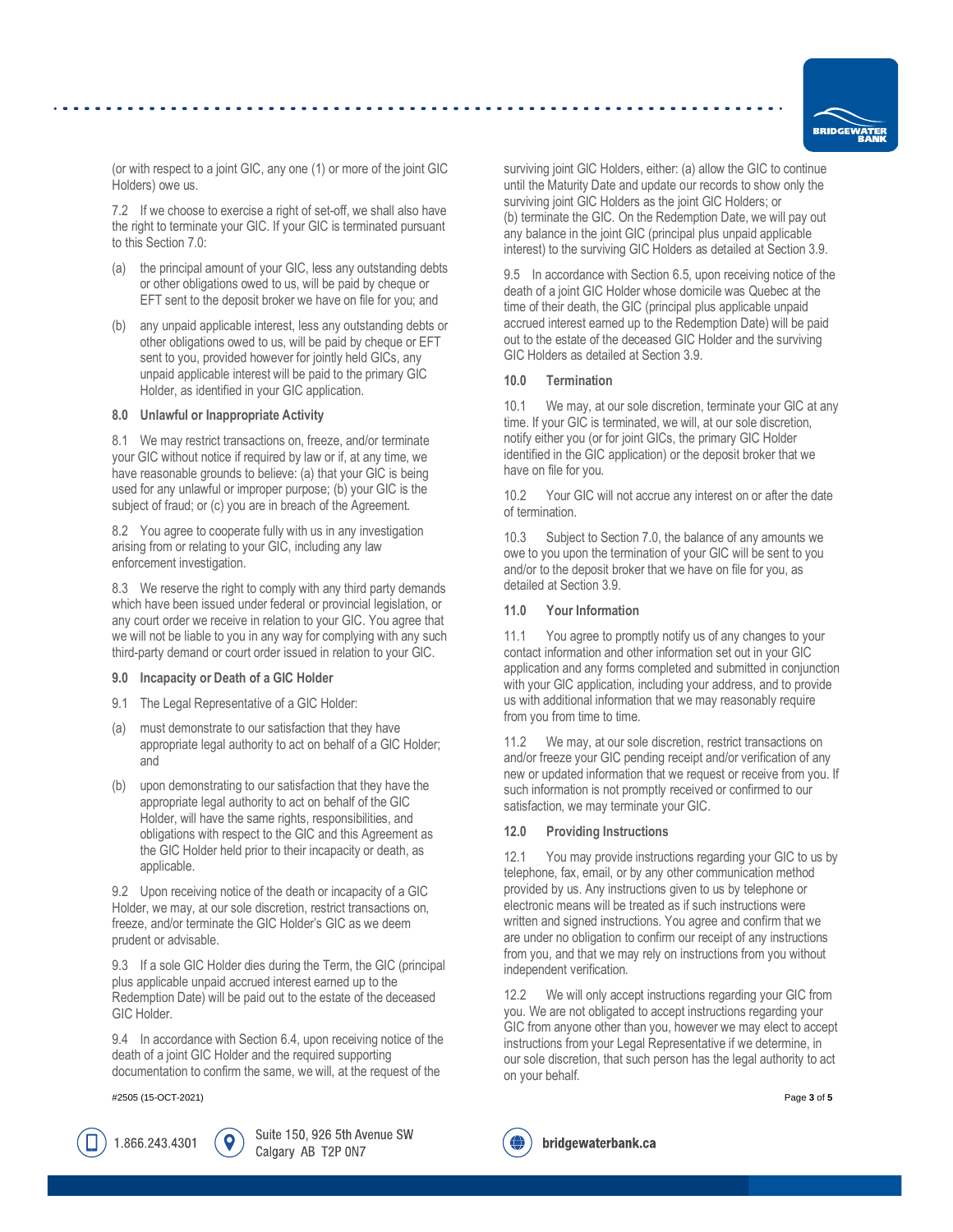

## <span id="page-3-0"></span>**13.0 Notices, Communications, and Documents**

13.1 Unless otherwise indicated herein, we will send all documents, notices, and communications regarding your GIC either to you or to the deposit broker that we have on file for you. Items sent by ordinary mail will be deemed received five (5) Business Days after the item's postmark date, and items sent electronically will be deemed received on the date sent.

13.2 If we mistakenly credit an amount to your GIC, we have the right to correct that error at any time prior to the end of the Term.

13.3 You hereby acknowledge having required that the Agreement and all notices and documents relating thereto be drafted in English. Vous reconnaissez avoir exigé que la présente convention ainsi que tous les avis et documents s'y rapportant soient rédigés en anglais.

## <span id="page-3-1"></span>**14.0 Electronic Materials**

14.1 You agree that we may present or send the Agreement and any document, notice, and/or communication relating to the Agreement or your GIC to you or to the deposit broker that we have on file for you in an electronic format, including by fax, by email, or by posting the same on our website.

14.2 An electronic copy of a document, notice, or communication relating to your GIC, including an electronic copy of the Agreement, will be admissible in any legal, administrative, or other proceeding as if it was an original physical version of the same. You agree to waive any right to object to the introduction of any item as evidence due to it being in an electronic format.

#### **15.0 CDIC Insurance**

15.1 Bridgewater Bank is a member of the Canada Deposit Insurance Corporation ("**CDIC**"). GICs offered by Bridgewater Bank are eligible for CDIC deposit insurance coverage, subject to any applicable rules, regulations, and limitations of the CDIC. For more information about CDIC deposit insurance coverage, visit the CDIC website a[t www.cdic.ca.](http://www.cdic.ca/)

#### <span id="page-3-2"></span>**16.0 Liability and Indemnity**

16.1 You are liable for and shall protect, indemnify, and hold Bridgewater Bank and its officers, directors, employees, agents, and affiliates harmless from and against any and all Claims arising out of or attributable to any negligent act or omission, wilful misconduct, or breach of this Agreement, whether by you or any third party acting on your behalf.

16.2 You agree that we may take any action authorized or permitted by the Agreement without incurring any liability to you, even if such action causes you to incur a loss or other Claim.

16.3 In no event will Bridgewater Bank or its officers, directors, employees, agents, or affiliates be responsible or liable to you for any consequential, incidental, special, punitive, exemplary, breach of duty of good faith and honesty, or indirect damages, losses, costs, or Claims whatsoever or for any lost profits incurred by you arising out of or relating to your GIC or the Agreement, whether

#2505 (15-OCT-2021) Page **4** of **5**

1.866.243.4301

Suite 150, 926 5th Avenue SW Calgary AB T2P 0N7

such loss or damage is based on tort, strict liability, breach of Agreement, or otherwise.

16.4 Notwithstanding any other provision of this Agreement, our maximum cumulative liability to you for Claims arising under or relating to the Agreement or your GIC shall be limited to an amount equal to the principal amount you paid to us for your GIC plus applicable earned but unpaid accrued interest as of the date the Claim arose, if any.

#### **17.0 Changes to these Terms and Conditions**

17.1 Notwithstanding Sectio[n 19.9,](#page-4-0) we may, at any time and from time to time during the Term, at our discretion and without prior notice to you (unless advance notice is required by law), change or replace these Terms and Conditions. Notice of changes to or the replacement of these Terms and Conditions will be provided to you and/or to the deposit broker we have on file for you and will be posted on our website. You agree to be bound by any revised terms and conditions or replacement terms and conditions issued by us. The most recent version of these Terms and Conditions is available on our website at [www.bridgewaterbank.ca](http://www.bridgewaterbank.ca/) or by contacting us via one of the methods set out in the "Contact Us" section below.

#### <span id="page-3-3"></span>**18.0 Privacy Policy**

18.1 Our Privacy Policy forms part of the Agreement, and your acceptance of these Terms and Conditions indicates that you also accept the terms of our Privacy Policy and consent to the collection, use, retention, and disclosure of your personal information in accordance with our Privacy Policy. Our Privacy Policy is available on our website or by contacting us via one of the methods set out in the "Contact Us" section below.

18.2 You agree that we may disclose your personal information – such as your name, mailing address, phone number, and email address, but excluding sensitive information, such as specific financial data or credit ratings – to allow our agents, affiliates, third parties and other selected companies to promote products and services that we believe may be of benefit or interest to you. If you do not want us to share your personal information with third parties for these purposes, please notify us as set out in the "Contact Us" section below. Under no circumstances will we sell or provide your personal information to any unaffiliated third party.

## <span id="page-3-4"></span>**19.0 General**

19.1 *Titles and Headings.* The division of these Terms and Conditions into sections and the insertion of headings and titles is for convenience and ease of reference only and shall not be used to construe or interpret these Terms and Conditions or any of its provisions.

19.2 *Singular and Plural.* Unless the context requires otherwise, in these Terms and Conditions words in the singular include the plural and words in the plural include the singular.